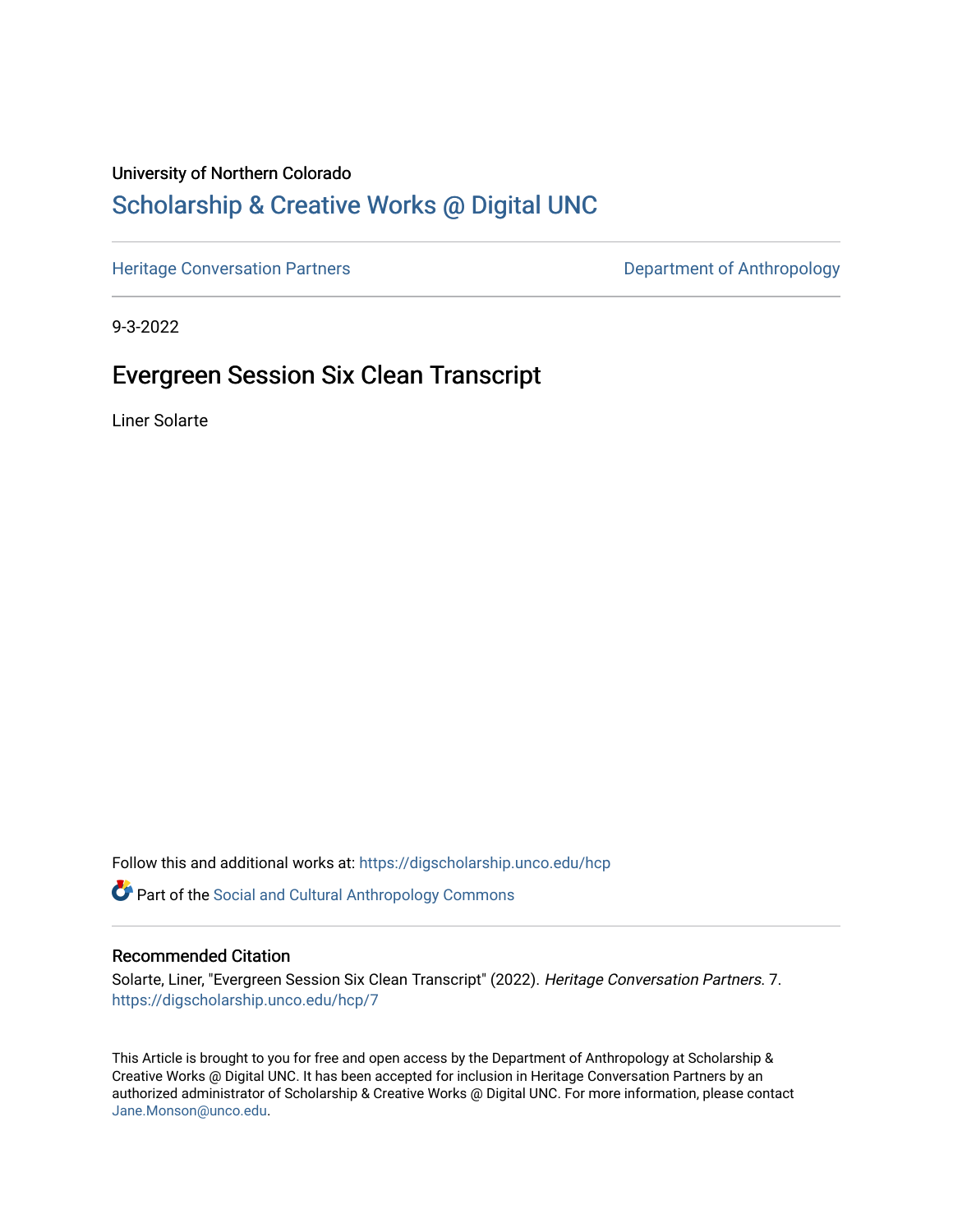#### UNIVERSITY OF NORTHERN COLORADO

ANTHROPOLOGY 300 March 09, 2022 1:00 PM – 2:15 PM (ET) \* \* \* \* \*

This text, document, or file is based on live transcription. Communication Access Realtime Translation (CART), captioning and/or live transcription are provided in order to facilitate communication accessibility and may not be a totally verbatim record of the proceedings. This text, document, or file is not to be distributed or

used in any way that may violate copyright law.

\* \* \* \* \*

(Captions provided by a live Captioner.)

\* \* \* \* \*

[CART ready]

EMILY: Who wants to ask questions today?

MIRANDA: I'm sorry, my sound was off, I didn't here what you just said.

EMILY: What was that? My volume was down.

MIRANDA: Mine too! That's all I was saying! [Laughter]

EMILY: Who wants to ask questions today?

MIRANDA: I have them pulled up, I can do it.

EMILY: Okay, I do too. Katie and Ruby would either of you want to? You don't have to, just to figure that out, I think. What was that? No. Miranda also sent out an email to all of us and I responded to it, I also mentioned it in group chat. Please make sure to go over it.

MIRANDA: Especially if you weren't in class. Most of it's all just class stuff, so if you weren't in class, definitely check the email out. Have you heard from either of them at all, Emily? I haven't checked the whatsapp. Since I got my new phone.

EMILY: Yeah, Oscar said he won't be on and able too. He has a doctor's appointment scheduled at this time. He did say, however, that if he gets out early he'll try his best to make it. I told him, "No need to rush, take his time". I don't know about Liner.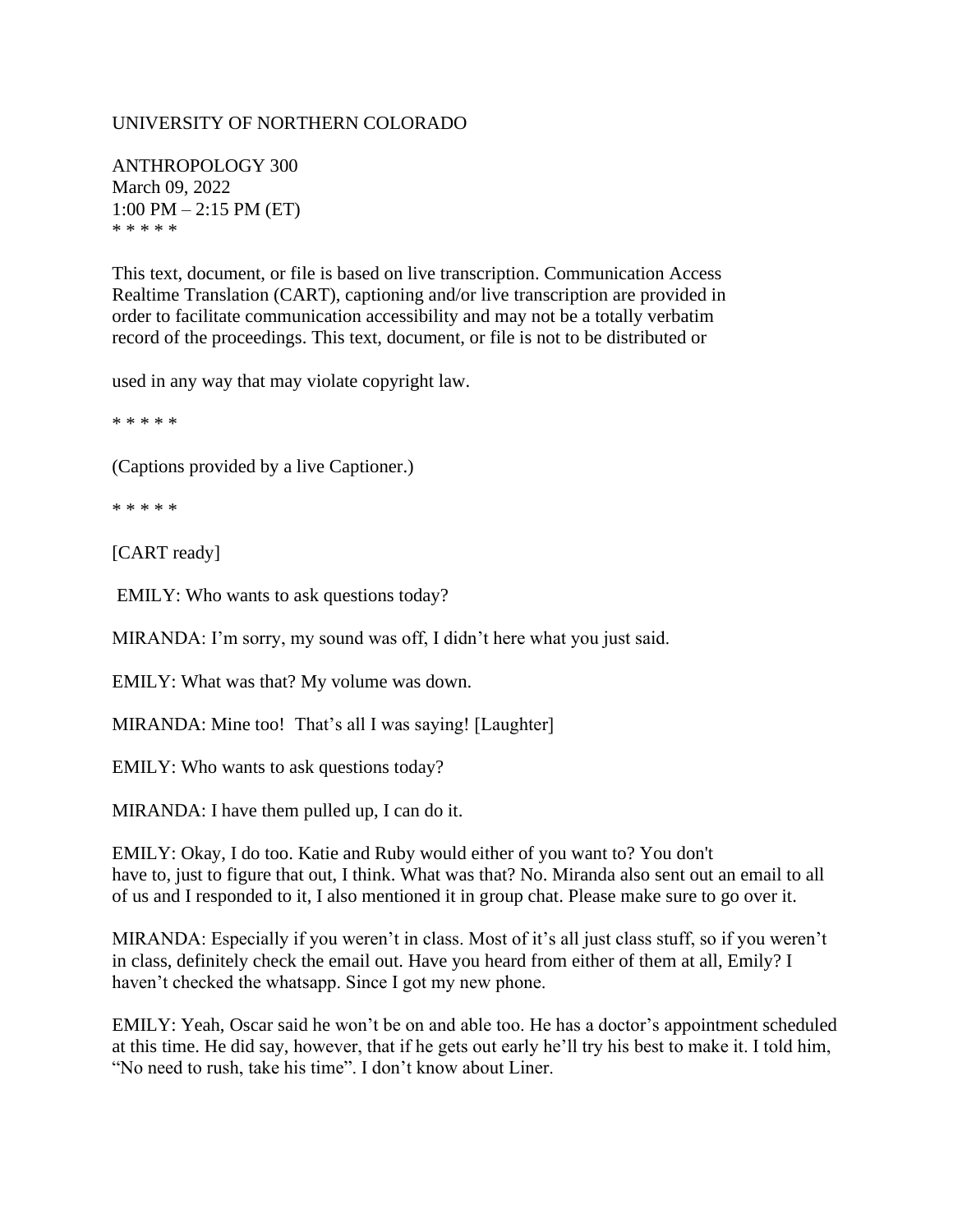MIRANDA: Okay.

EMILY: I could text her and see if she responds, but if she doesn't, we could use this time to just talk as a group.

MIRANDA: If by any chance, Liner isn't able to make it, we pushed this week off for her, we swapped our questions so she could answer food and health. So, I'm thinking worst case scenario, if she doesn't show up, we could go ahead and talk about these amongst ourselves but I'm hoping that we're going to be able to have some make up time to ask some of the filler questions that we weren't able to prior. I mean like, in another session.

EMILY: Okay, I just texted Liner. I would say, if she doesn't respond by 11:10 we should just kind of start it among ourselves. I also haven't heard anything about Emiliano. Oh, she just said yes. But I have not heard anything from Emiliano. About his presence, but I'm just going to assume it's still kind of family related. He's still been very active at least, though.

MIRANDA: Hi, Liner! [MIRANDA holds up her cat]

LINER: Hi, how are you? [Laughter] So cute!

MIRANDA: Sweet! I guess we'll go ahead and get this thing rolling. So, Liner, this week we are talking about food and health, and we actually were gonna do it last week, but we wanted to save these questions to talk with you about because you do nutrition work, right?

LINER: Yes.

MIRANDA: Yeah, so we swapped the weeks so we could talk with you about food and health. So, we talked a little bit about food during holidays, some of the food you eat during holiday time, but outside of holidays, for food in general, what are the most common and popular foods and dishes from your culture? And do you eat them often?

LINER: The most popular is named arepa.

MIRANDA: And that's the bread, right?

LINER: Yes, it's a kind of bread made with corn. And it's like -- not that flat. Medium. It's spherical. And then we open it and fill it with many, many foods. Cheese, chicken, actually there are-there are places where the arepas are sold in Venezuela. We call them "arepeas." And there is a big variety of fillings to stuff the arepa.

MIRANDA: So, you get to pick what you want? Your own fillings and stuff?

LINER: You choose it. You choose it and someone fills it. The arepa is eaten by everybody. No matter who are. For example, when you go to dancing- to dance, excuse me, at the end of the night as you end up in an arepera, "let's go eat arepas".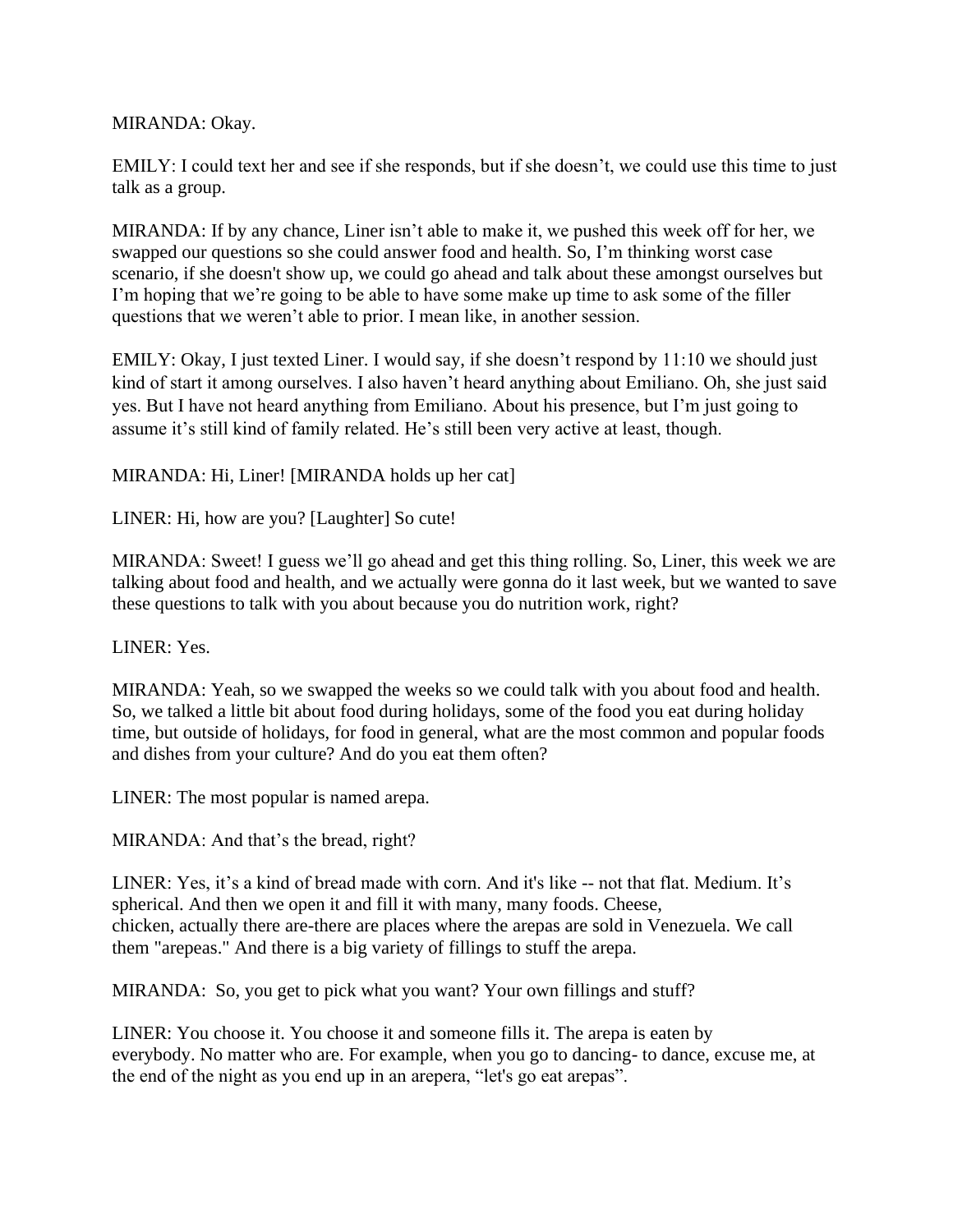MIRANDA: I love that! Late night drunk food, huh? That's funny, so Is it hard to find the ingredients for arepas here? Or no?

LINER: The harder is the cheese. Because we like fresh -- it's a kind of cheese made in Venezuela. And it's like a fresh cheese, but it's dry.

MIRANDA: Is it like a slice, or?

LINER: No, we buy the whole piece, or a big piece, and we shred it.

MIRANDA: Okay.

LINER: Okay. With a cheese shredder. That is the most difficult part. Because, you can fill arepas with everything. The most difficult ingredient to find is the -- the corn -- flour, the corn flour.

Because here in the Mexican stores they sell sometimes -- because we eat like a "special" brand that says PAN. So, the brand, the package says PAN. And that's the brand. But we always -- Everybody knows the flour as harina/PAN. PAN/flour. In Spanish "pan" means bread, but it is not a bread. But everybody knows the package/brand. And it's sometimes difficult to find it.

MIRANDA: Have you eaten any since you have been in the US?

LINER: Yes, because here in Colorado there are Mexican stores everywhere, and I don't know why but they have the brand here. Even though I do not know a lot of Venezuelan people. The only Venezuelan people -- person I know is my roommate. [Laughter] But they sell the brand.

MIRANDA: That's cool. So, do you and your roommate make it? Do you have like a night where you make it and remember home?

LINER: Yes, uh-huh.

MIRANDA: That's cool. I feel like, I don't know, for Colorado. I feel like a very popular dish in Colorado specifically is things that have green chili. I don't know why. But I've noticed traveling to other states that people don't eat green chili. You'll go to a Spanish restaurant or a Mexican restaurant, and you'll say, "I'll have a side of green chili" and they are like, "huh"? Like what do you mean? It's pork green chili. It's got like the green hatch chilis in it. And it's not super-hot, it's just flavorful. So, I love it! I'm vegetarian and I will still eat pork green chili, my only exception and sometimes if it has big pieces of pork in it, I like that because I can scoop the pork out.

LINER: (Laughter).

MIRANDA: And I think that that's like – I mean, you guys can go ahead and join in too. But I think that that is something specific to Colorado, like the Colorado culture thing and obviously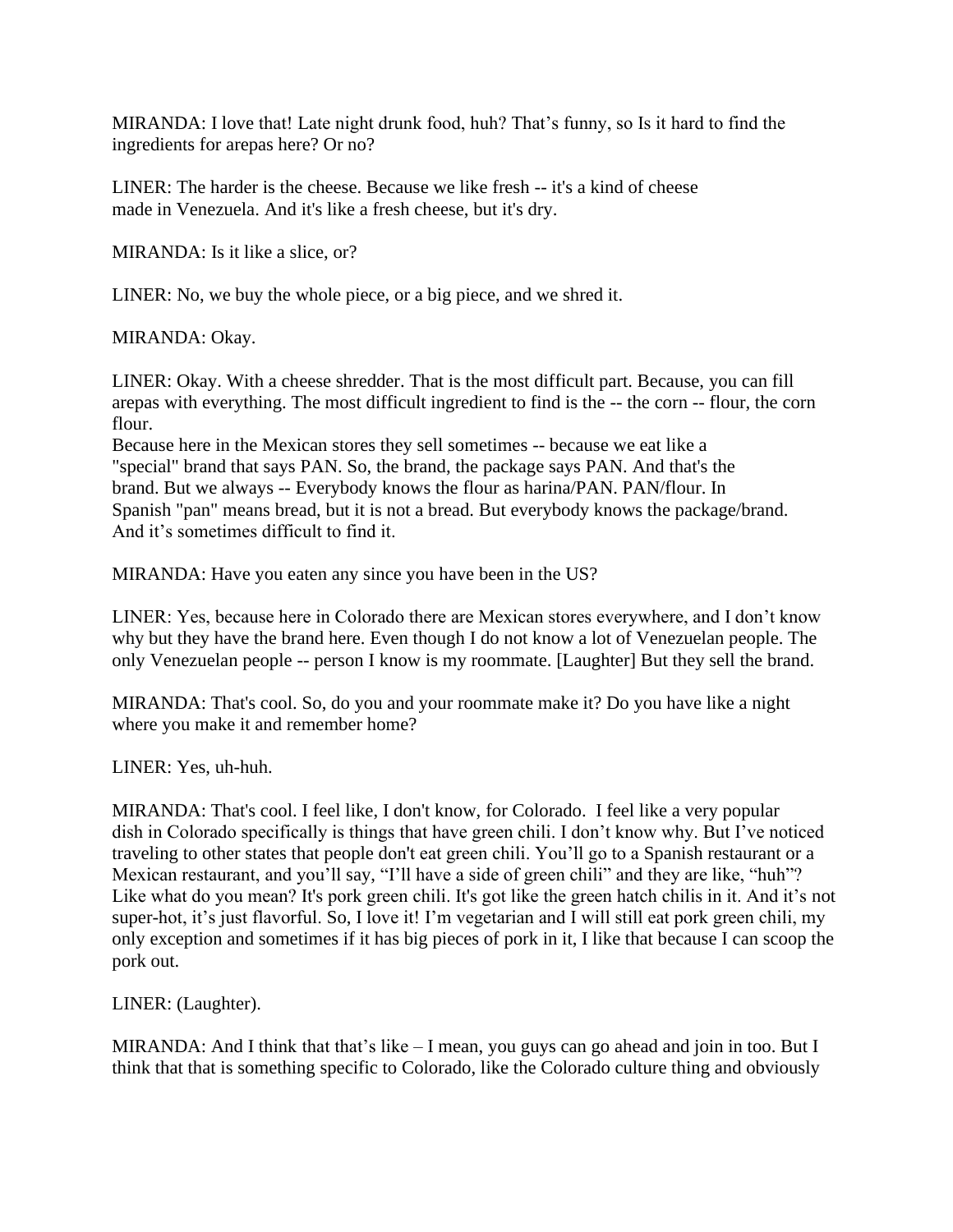New Mexico too and stuff too. But it's not common in all states to ask for green chili and them know what you mean.

EMILY: Yeah, I agree, I think it is also. I think it's Arizona and New Mexico and Colorado specifically that really have a lot of it and know what you're asking for when you're bringing up green chili. Arizona, also there's a lot of cactus there because it is a desert state. There's a whole bunch of cactus jelly, cactus lemonade, and there's just a whole bunch of variety of different things that you can get because of it being a native plant to the state.

MIRANDA: That's interesting. Have you had anything cactus?

EMILY: Yeah, I have, it's a pretty tasty. It's kind of like a sweet-and-sour combination together, but pretty mild. And a lot it is pink because when it's extracted from the plant, it has a sort of like, pinky substance to it.

MIRANDA: That is not what I would have expected.

EMILY: Yeah, it was bizarre the first time I had it, I wasn't sure what to expect and I didn't have it until I was pretty old. So--

MIRANDA: I remember actually, now that you said that, my grandpa- his parents who migrated from Mexico, I remember my grandpa telling me stories about his dad going out and picking up the cactus from the root and shaving it down and them eating cactus. Huh. That's so crazy.

EMILY: Yeah, there's also a lot of water held within it, so it was very common to go and get cactus so you could get hydrated, and it's one of those really cool evolutionary features that a plant has adapted to, in order to survive itself in such a dry climate.

MIRANDA: Yeah, that's so crazy. So, I guess we'll kind of take a little turn towards health. And if anybody wants to jump in and start us out. What is your idea of a "healthy diet"? Would you say that you, yourself, have a healthy diet? So, I'll go ahead and start. I am not gonna sit here and act like I know what a healthy diet is, but I know enough to know that I personally made the choice to go vegetarian. I've been with the exception of green chili -- not eating meat for I think four years now. And the only other exception I do make for that as well is fish sometimes so, I guess you could say technically I am pescetarian, because I will eat fish sometimes. But I mean, feel I made that decision for my health. I also made it also because of ethics with animals as well. But primarily I made it because eating meat made me not feel well, I didn't feel healthy, I felt weighed down and heavy. And I especially started to notice that once I started tapering off from eating meat, and then there would be instances I was like, not eating it and then I would eat a little bit, and then I'd feel it. I would feel it in my body. I would feel so heavy and just groggy. So, it was like a huge motivator for me to quit eating meat. But then other than that, I have been trying to eat stuff that says that it's non-GMO, and I always look at the ingredients now too, on every single package I pick off-the-shelf, I look at the ingredients list and I see what's in it. I don't know what 90% of them, the ingredients, are most of the time, but there are ingredients that I can see on that list, and I can tell like "Oh, I don't want to put that in my body", so I've been trying to make a conscious effort to be more healthy.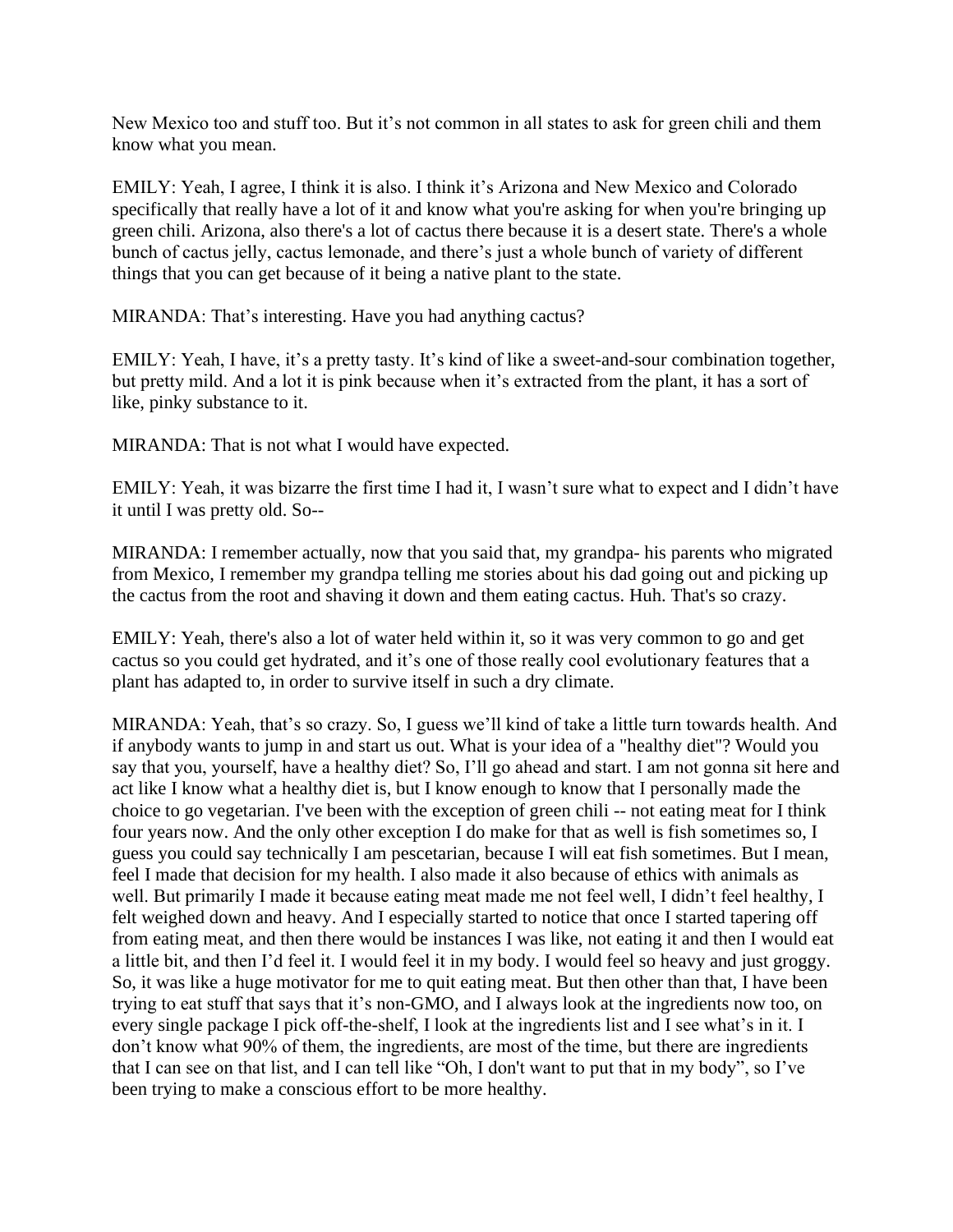LINER: Yes, I agree with you. I think the healthiest diet is that one that made you feel good, when you are aware of that. Because many times people – or most of the time-- people don't know what-what the food is that made them feel healthy. And that's a problem. I'm being working with -- I forget it-- [Laughter] -Mindful Eating, some years ago. And I realized that I don't advise people a strict kind of regimen or kind of food. I just help them to be aware about what they make-- how they feel and what they health--help them to feel better. And, but for the last maybe 4-6 months, I've been eating  $-$  I've been eating organic, no GMO foods. Because I was feeling strange. And I'm eating gluten-free. Because last month--in 2020, I was-- I started to work. But, I work-- I used to work at night, cleaning. But I started to feel very, very tired. And I think -- it was like I wasn't able to think clearly. I feel very strange. I didn't know why, and I started to feel pain in my-- my joints. And I start to realize that maybe it was the food I was eating. I started to eat gluten-free. And I improved my digestion, my stomach health was improving. That was in 2020. I ended up-- giving up. [Laughter] And I retake the ways of eating and I'm feeling better. I feel energy. I don't have a lot of pain. I'm feeling good. It's not easy. Most of the time, because people around you doesn't understand—don't understand what you're doing. And they feel—like they feel ashamed because of you. But I am not suffering! [Laughter] What do you mean? And they push you to "Eat, eat! This is good! Oh my God!" And I try to not be rude. Because many times I feel -- I don't feel good because of them. I think they feel maybe rejected. By me. But it's not that. It isn't I'm doing it for myself. That'-- that is the most difficult thing about this choice.

MIRANDA: So you are saying that one of the most difficult things about you making healthy decisions and eating healthy is when you hang out with friends or peers and their pressuring you to eat unhealthy? I think that a lot of us can relate to that.

EMILY: Yeah, I think that is an amazing observation, Liner. Because that is something I've also noticed; people will think that you think you're better than them because they are eating -- Because you are eating gluten-free or non-GMO and they don't, so they think you are thinking you're better than them, when, in reality, it's not about them. It's about you. Like you were saying, it's for your health and I think that shows just how people view healthy eating in that regards. And it is, it makes you feel bad sometimes because they will try to pressure you, or they will be rude towards you or mock you. And, for me, at least, I've had people say "Oh, I only eat this". And I laugh and go along with it, because I do understand where they're coming from, but I feel disrespected in a sense. Why does what I do impact you? Why is that something you care about so much? And secondly, you are doing great Liner, I have noticed such an improvement already, from when we first started meeting up until now, And if you are still nervous of course, that's fine, but I want you to know you're doing really well!

LINER: Thank you, thank you.

MIRANDA: Your phrasings and stuff are getting longer, it's awesome.

LINER: [Laughter] Thank you!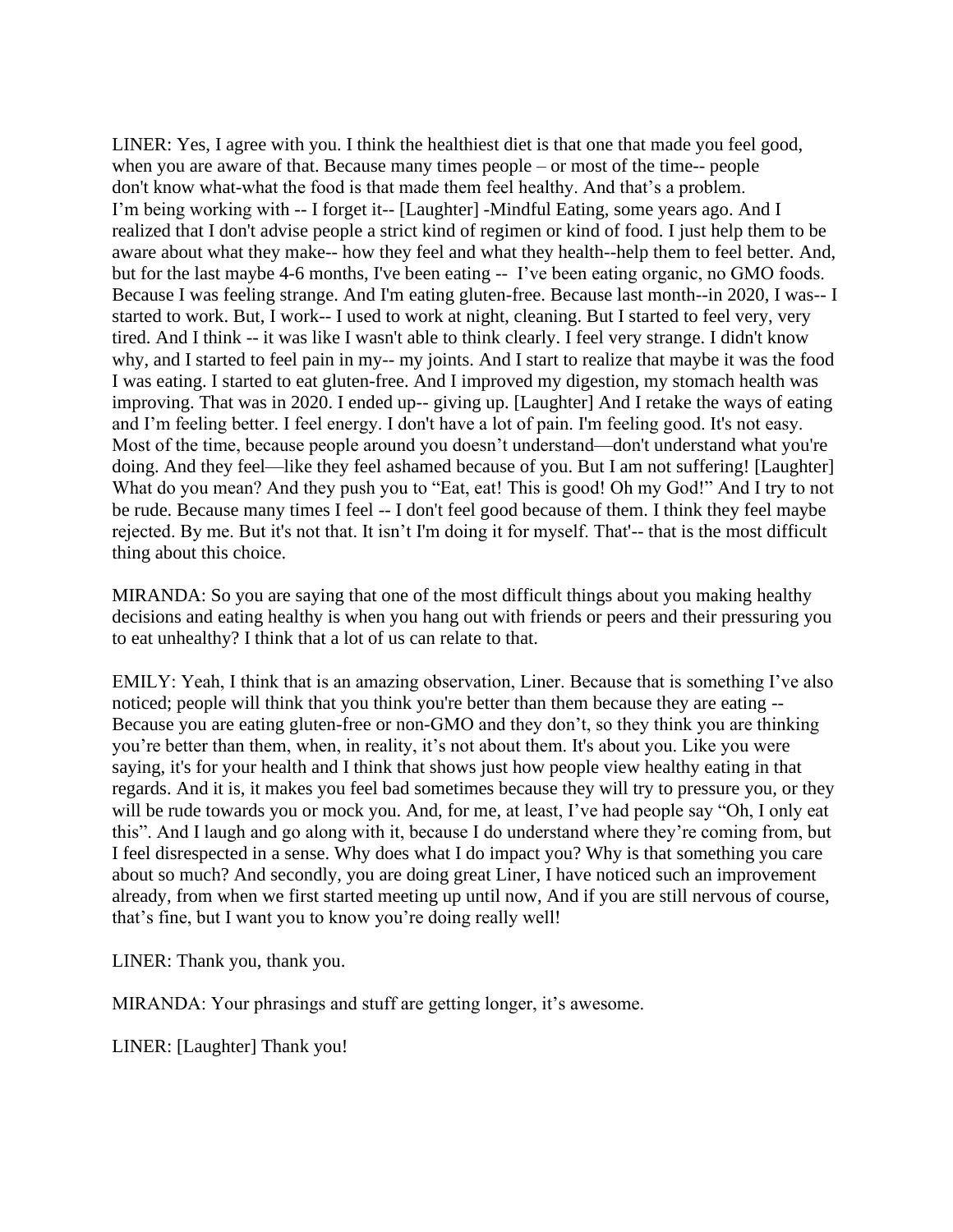MIRANDA: Yeah, but I definitely have to hop on and agree with you on that, Liner. As somebody who doesn't eat meat in a society that values eating meat, I deal without a lot. People tease me all the time. Like: Why don't you eat a cheeseburger? You are so skinny!". You know, just stuff like that. And it's like, I choose to not eat it because I choose to not eat it. I care about my cardiovascular health. There's been studies and ties of meat-eating with issues of cardiovascular health and dairy as well with cancer and stuff. So, it's my own personal decision that I would like to cut them out and a lot of people will respect it, but like Liner was saying, there's always that person who says "hey" just trying to give you a hard time. And it sucks cause you are trying to make your own self decisions. Especially too in a Society where, you know in America, where we do not have healthy food choice options. Yeah and that's something I want to ask about next. This isn't one of our formal questions--

EMILY: Oh, wait. I have one more question. So, Liner, when you were describing this feeling of sluggishness when eating American food that is not non-GMO, when you were eating food in Venezuela did you have similar feelings? Or is that something you've noticed specifically in America from America's food?

LINER: Yes. It was here when I started to realize that, here. The first time I was here, living here because I used to travel to the U.S., but I had not realized the kind of food that the U.S. enjoyed. I just used to spend here maybe six days. But when I moved to U.S., I start to realize that there was a lot of chemicals in this—in everything. And the first time I realized that was when I visited Walgreens. And I was looking for-- I left my makeup stuff in Venezuela, because I just brought one suitcase -- suitcase. And I rose—used to use rose water. But the smell here in Walgreens, I smelled it and it doesn't spell like rose water. This has other things that I don't know. I don't like it. I have not found that right now. A natural, really natural, rosewater. I'm trying to make it. [Laughter] I quit my search.

MIRANDA: I have suggested for you and that. I'll tell you later what I have, it might help you.

LINER: Okay! And I-- after that I was eating -- and the food doesn't taste like in Venezuela or in any other country. Maybe -- I feel there's no flavor in the food. And I started to read about it and wonder why that happened. And that was the moment when I start to think about the organic food. Right now here in the US organic food makes sense for me because in Venezuela I never thought about it because everything is organic. Or most of the food is organic. And, after I to eat gluten-free, I also start to read the label and think about the Inflammation, study on the inflammation and they link it with N- G- O? I don't remember. I know, the genetic modification. And that was the moment maybe 4-6 months ago. That I started to pay attention-- focus my attention. It started when I came here to U.S., the first-- maybe during my first 15 days here.

MIRANDA: That's so interesting! But, Emily that was along the lines that I was gonna ask too. Just, you know, how you see the food here different than the food there. But one more specific question pertaining to that is, how do you feel about our portion sizes here in the US? Versus your portion sizes back home?

EMILY: Good question!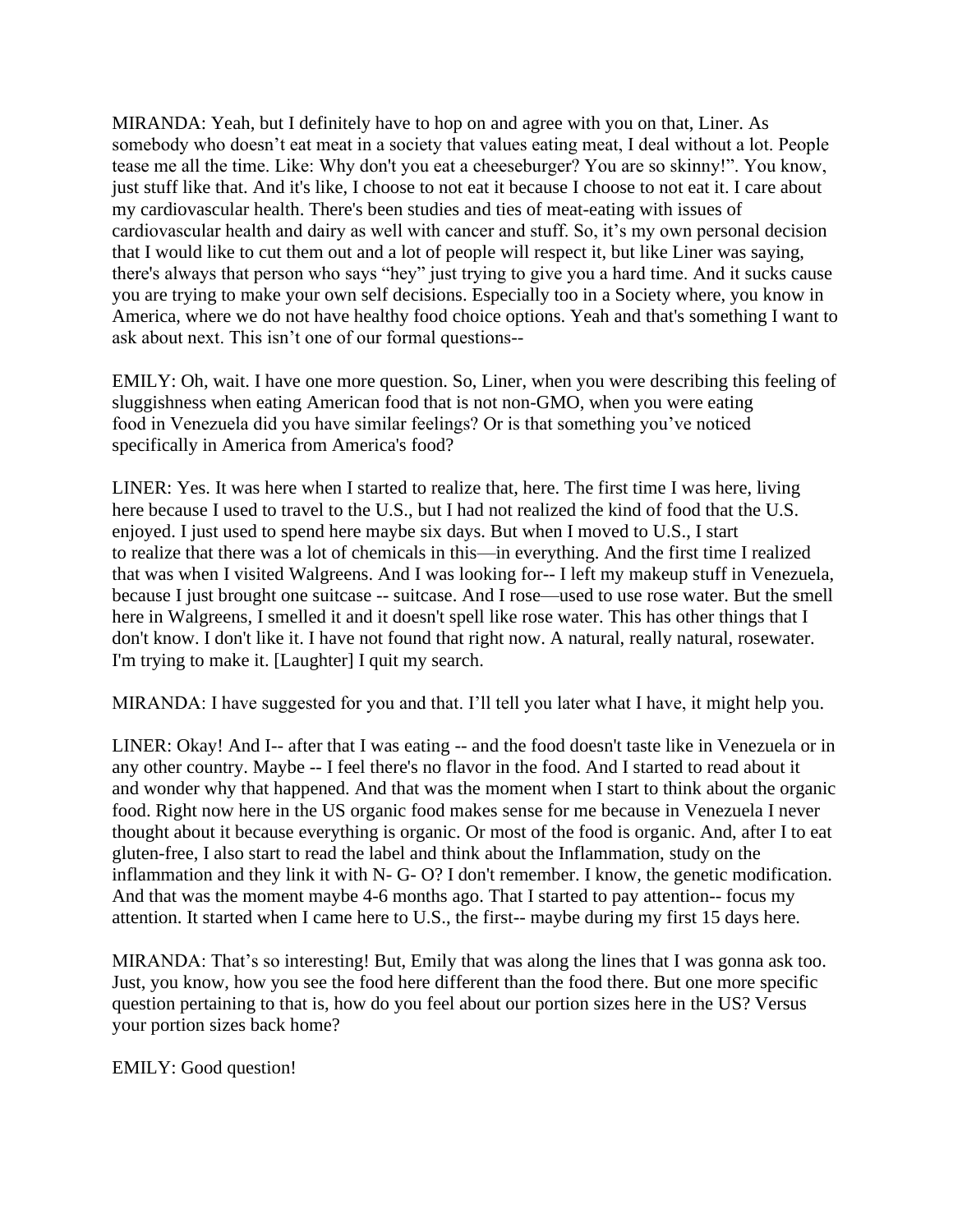LINER: Yes. The portion size here are bigger. Mainly the sodas, are too, too big. And food has a lot of salt, a lot of sugar. And we don't-- My roommates and friends, they like-- they used to like the desserts, but they quit eating desserts here in the US because they tasted too sugary. And that's part of the portion size, because it's packed with the salt, the grease, and sugar. Sometimes the portions may be medium. Medium for us is big. And sometimes you can choose medium but that is concentrated, it's too concentrated. It's not just about the portion size, it's the concentration of the food.

MIRANDA: And then, also too, I know that you spent some time in England when you were first learning English there. I wanted to know, what are your thoughts on American food versus English food? Because I've personally have been out England myself. And You mentioned about our food here being not as flavorable, maybe more plain. And that's how I felt about the British food. I found their food was so bland. So bland, so plain. It wasn't bad. There was nothing bad about it, it was too plain to be bad!

LINER: I didn't spend a lot of time in England. Because my teachers used to live in Venezuela. But it's the same. The food -- I didn't pay a lot of attention to the food, because I was thinking about everything else. But it doesn't -- I didn't -- feel the same kind of food I used to eat. It's different from -- even though they're in Europe is not the same as Spanish food, French food, German food. Those are very different.

MIRANDA: Where would you say, out of everywhere where you have traveled, where is your favorite foods? Venezuela, home? Or no?

LINER: That's difficult. That is a good question. I have an experience because, I went to Europe-- for the first time, I went to Europe, I thought, I didn't have enough money. And so, I spent it on ice cream, my money, because it is the most cheapest food. And, for example, in France I just ate omelets. And--that one that is -- like a pancake? Crepes!

EMILY: Yeah, Crepes!

LINER: Crepes! All kinds of those crepes. I love the amazing French food (correction) the first time! The second time I was aware of the currency. I started to eat French food. I think it is the best. The French food. Oof! It's Delicious!

MIRANDA: Did you have any of the pastries? The fresh pastries out there in France?

LINER: I thought they're -- the only thing I did not like in France was the bread. Because -- in Venezuela we have really good bread, and we have the baguette and we have the French bread that is smaller. But in France, the bread is hard. And in Venezuela it is really soft! So, there was shock -- I was shocked because of that. I tried to -- I don't know how to say "morder" (to bite), to eat it, I tried but it was too hard to break it! [Laughter] Anyway, my-- I have a friend studying over there. I told her, "Hey, I don't like this bread. What can I do?" She told Me: "No. Ask the bread -- They give you the bread before they end to bake it. And in that way the bread is gonna be softer." That is why I don't like the factory bread. [Laughter] But the other food is great, even the crepes. [Laughter]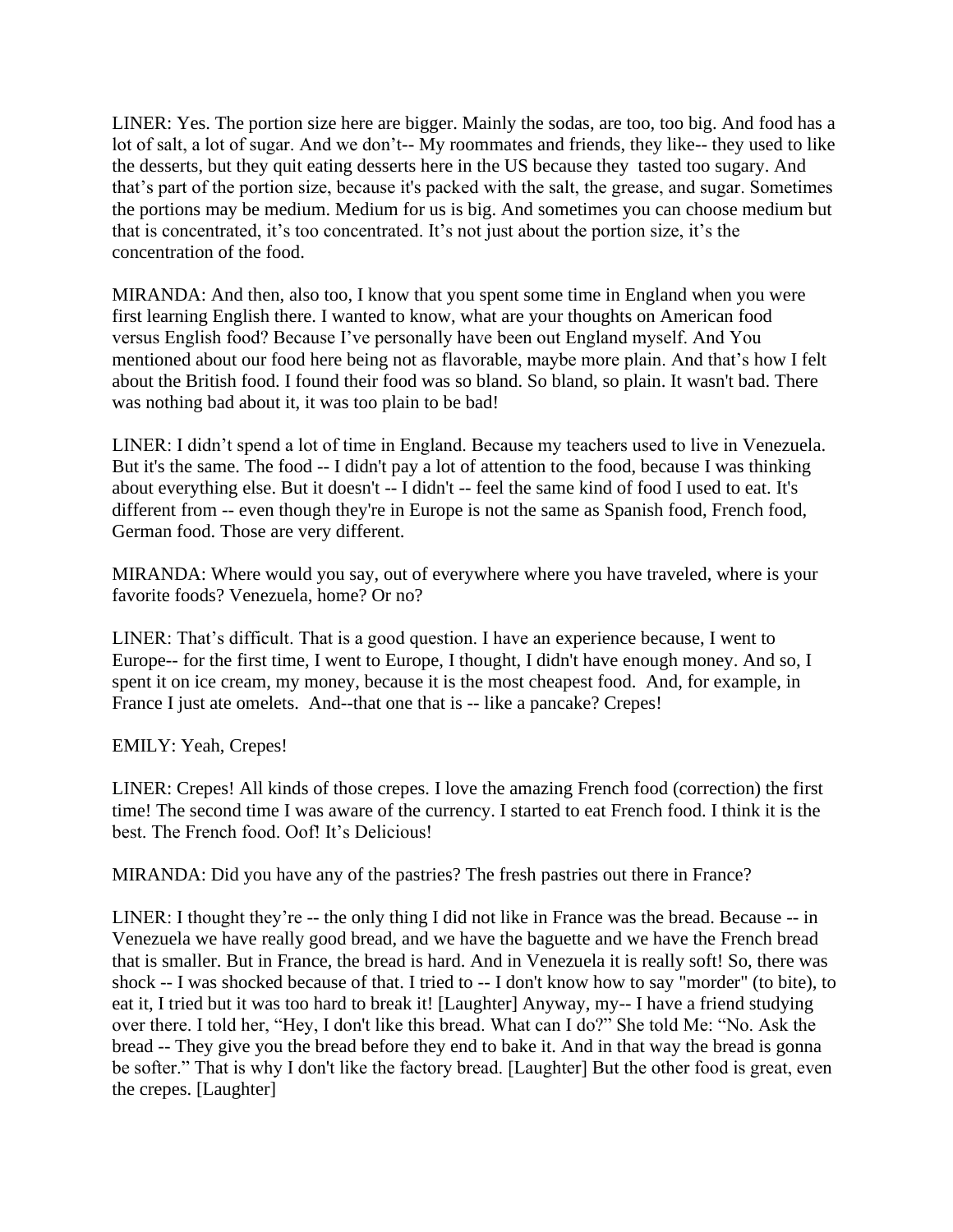MIRANDA: What is everybody's view on what things are most damaging to your health? So, I mean, obviously I think food. Food and diet can be the most damaging to your health. If you do not watch what you eat. But what do you guys feel about this? What do you think is more damaging to a person's health?

LINER: What kind of food?

KATIE: Oh, go ahead! Sorry.

MIRANDA: Anything. Just what in general. Just health. This one's more a health thing, but it can be related to food because food can affect your health. But, what do you think is most damaging to a person's health?

KATIE: Well for me, I think a lot of it  $-$  So, I'm somebody who struggles with a lot of mental health issues. And something for me that just has helped If I'm not around people, if I don't see people around me it really affects how I am feeling and it starts affecting my physical health as well. And I think that's something that helps a lot. Also, diet and food and just going outside it helps a lot for me as well.

EMILY: I think social media is really bad for health. Because it will promote unhealthy diets or workouts. It will also show images of people who look muscular or skinny, and people think that is realistic. And there's always gonna be some kind of editing to improve your pictures online, whether that be a specific pose that hides something you consider as a "flaw" or an app to erase wrinkles or make your waste thinner. I think the comparison that brings up can bring up a lot of shame in people or self-consciousness. And I don't -- I don't like that at all. And there's a lot of misconceptions about what "natural beauty" and a "natural body" looks like and pressure for both men and women. There's a lot of pressure for men to be muscular and tan, and to have a deep voice and facial hair, and there is a lot of pressure for women to be tall and skinny, and to not eat a lot because that is seen as "unhealthy" or "weird" if a woman eats a lot of food sometimes here in America at least. And that has impacted me. And as I have gotten older, I've been able to separate myself from that and realize that's not reality, and everybody has something different they need to work on. And eat and exercise for. But it was very damaging and it had some really negative impacts on me before I was able to see that and to make those changes for myself.

MIRANDA: Very awesome point, Emily.

RUBY: For me, to start off, I don't have the best diet [laughter]. But I realized what affects me the most is if I do not exercise or workout. 'Cause it doesn't just affect me physically, it affects me mentally too. So I feel that helps me a lot, just exercising and working out, and stuff.

MIRANDA: That's awesome! Well, I'll go ahead and ask you this one, Ruby, 'cause you're our athlete of the group. What is the best way to exercise and keep fit for you? What have you found really works for you?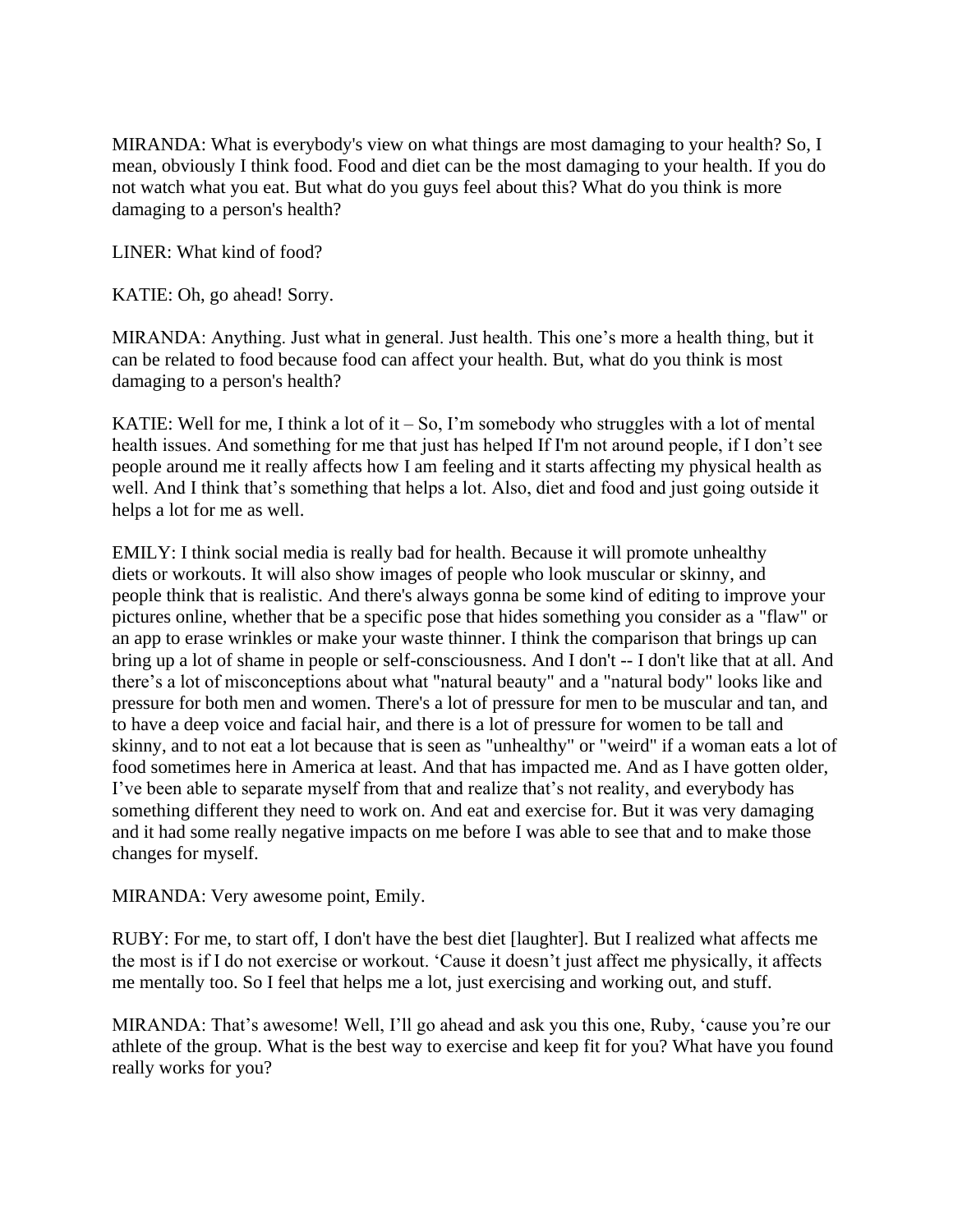RUBY: Just like jogging. Or just, you know, little things like the treadmill. I didn't realize how much a treadmill could like affect your body. I didn't even realize that because at first I was like "Okay you're just running in place, you can lose some calories", but you really lose like a bunch of fat and calories in places that takes you -- Let's say you had to do like weights or other workouts to make you really sore and tired, when you can just go on a treadmill. So, I recommend!

MIRANDA: That's so interesting. I feel I had a weird approach to using a treadmill too, just because of that same thing. It feels like you're not accomplishing much. But that's really interesting to hear.

RUBY: Especially your back, it affects your back. Like if you want to take the fat out of your back: treadmill. And doesn't mean go on an incline.

MIRANDA: Really? I don't have issues with weight on my back, but I have issues with my back muscles. Would you say that that would probably be helpful?

RUBY: Yes! Get some muscles!

MIRANDA: [Laughter]

EMILY: Liner, what do you think is the most damaging to a person's health?

LINER: The salt. Yeah.

EMILY: That's bad for you, really bad.

LINER: Yeah, and that influences your -- the way you eat, if you work out or not. And if you sleep or not. And that's the most important factor. I have some clients that came with me and tell me "Hey, carbohydrates", and when we start to work and think and be aware of the salt, the way the salt changes the way they eat, then they stop the way they eat carbohydrates. And they start to rest, they can start to -- work out. And everything. I think that's the key. The way you think and the way you are feeling. Because of how you think: you feel. [Liner gestures between her head and her heart]

MIRANDA: Yeah, I liked how you explained that earlier, as mindfulness. So true, very true. Do you personally do any work outs? Or what do you think is the best way to keep exercise fit?

LINER: The best way is the way you keep motivated. Because if you – If I tell you: "hey, you have to lift weights" and you don't like it, you won't do it. You won't have results. And I like -- I used to lift weights. And I also swim. I like it a lot because I would swim by my office in Venezuela and down by the building there was a swimming pool. I used to go to the swimming pool during my break times and then go back to the office, it was amazing. I also used to dance. That was one of my favorite things. But I did a lot of things. I like hiking. A lot of things.

MIRANDA: Are you going to try to go hiking here? Have you gone yet?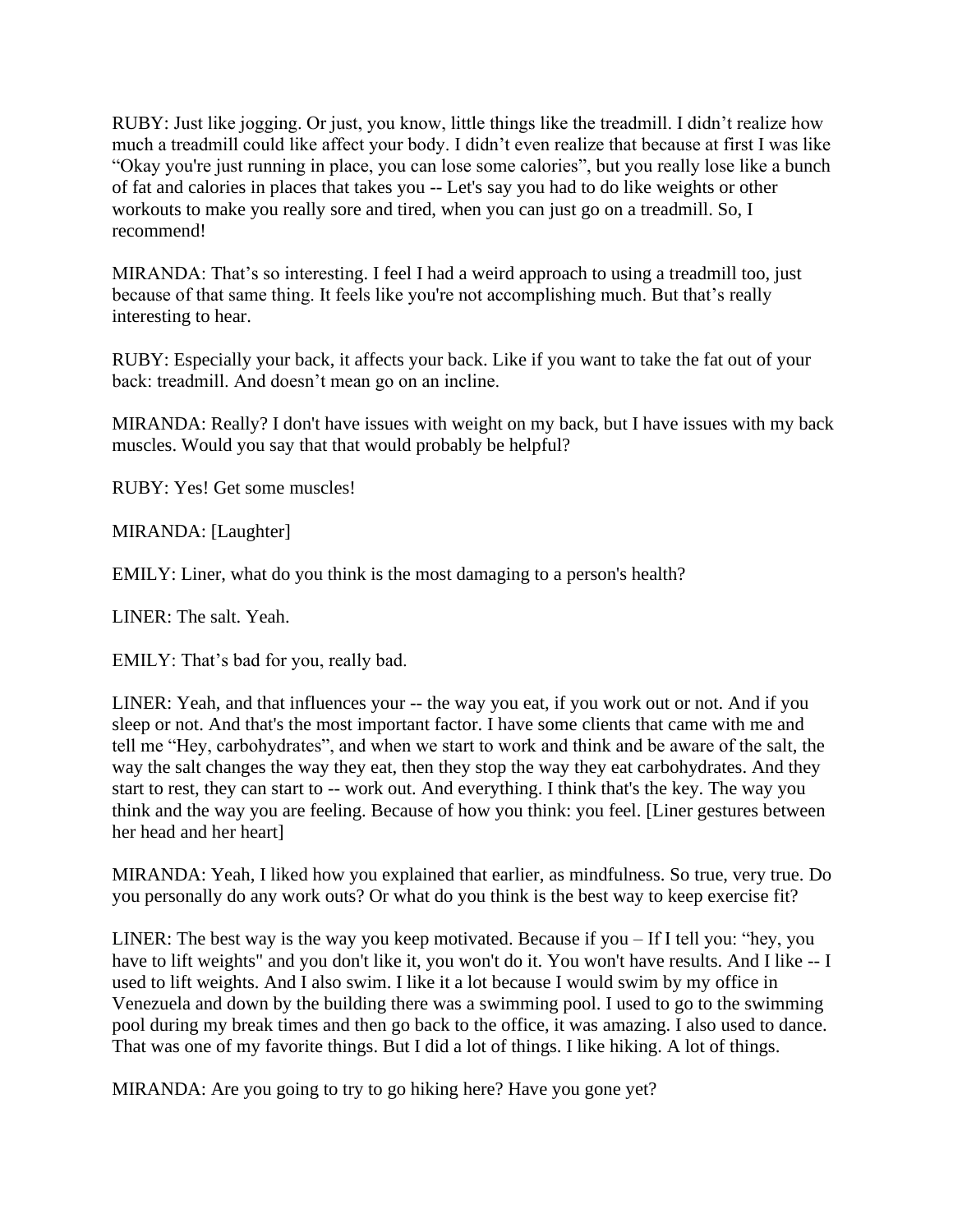LINER: Yes, I went to Boulder Park? And I liked it. But I did not know the place existed until three months ago. I'm going to start to hike over there this summer, maybe.

EMILY: When you moved here, what was the elevation change like for you? Or was there one? Because we're not at ocean level. We're up in the mountains. Was that difficult for you?

LINER: Uhm. That wasn't that difficult. For me. Because maybe we had, in Caracas, we had a mountain. And I used to climb almost every week.

EMILY: Okay.

LINER: Maybe that's why.

EMILY: Most likely. If your body is more used to it, it's easier. I know people that have come from places in Arizona that are really, really low, and they go up into the northern part of the state and up into the mountains and going up three flights of stairs is tiring and exhausting because they are about 1000-ft. or under in Arizona, in most of the state but in the mountains it is nearly 7000 feet elevation. And, for me, that adjustment was quite difficult. But after I was able to -- and used to it -- I really liked it. I felt that pushed me to work on my physical health because I love hiking and camping, but not being able to breathe after half a mile was discouraging so I knew I needed to practice and work up to that capability. And I think some of the most beautiful sights I have ever seen are around 9000 and 10000 ft. elevation up in the mountains where the lakes are crystal clear blue, and there is so much grass and flowers in the summer. And if I did not make that decision to work and acclimate into higher altitudes, I would never have been able to see things that just astound me and in my mind - blown sometimes by what there is.

MIRANDA: A lot of people can get altitude sickness when they come here. They legitimately get physically ill because of adjusting to the altitude. So, that's awesome that you were able to adjust so well, Emily.

RUBY: For me, I actually struggled, especially coming from California! It definitely got to me mentally because, seeing like my teammates and stuff, especially – Okay, we have two warm up laps, and on the second one I was like dying. And I was wondering, "If I'm dying on the warm up lap, am I going to survive the workout?" [Laughter] It was really terrible! It took me like three months and on top of that my muscles would just constantly fatigue. It was really bad. But now I'm like "Okay, I can handle this!", but when I go to like, Colorado Springs still I'm like "(heaving) my chest! It hurts!"

EMILY: You went to a track meet in Montana? What was it like? I'm assuming they're at a lower elevation I don't know, but what is it like running in lower elevation places now?

RUBY: Well, Montana -- 'Cause it was just like – Okay, the highest was negative one degrees. So, it was really tough, just walking around in that, like breathing that. I cannot tell what the difference really was because my chest was still hurting. And then when you run indoors there is no oxygen in there. So, it feels like "There is no Oxygen!". But when I – What track meet was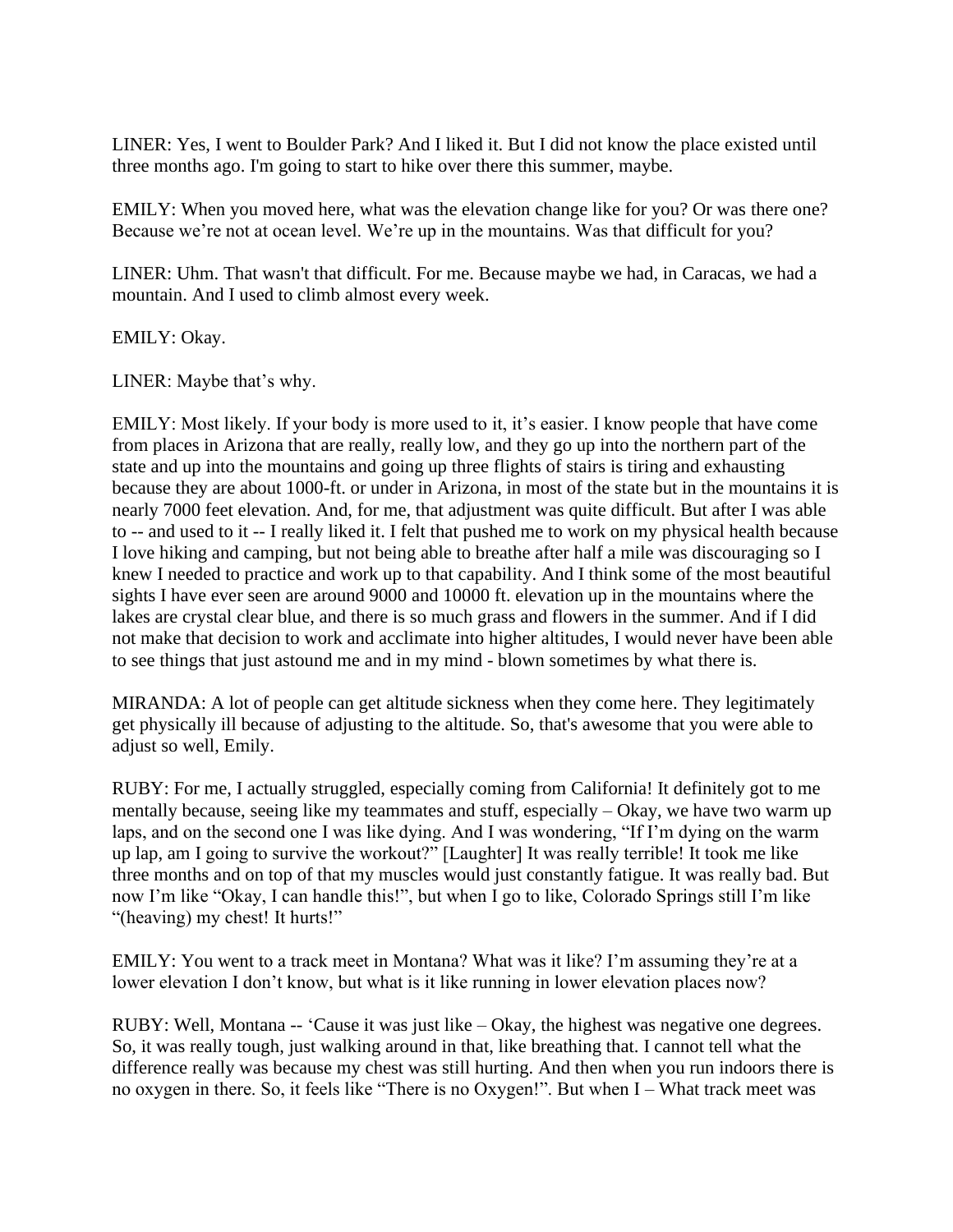that? Oh yeah, Texas! Texas is a little bit lower. I could definitely feel a little lighter when I run. So, that was amazing and I could breathe more, I could take more breaths.

MIRANDA: Well, I think that's interesting, we're talking about elevation and how it relates to health because I will -- The first thing when a friend comes to visit from out of town the first thing I want to do is take them hiking. And I have noticed over and over and over again, whoever comes with me will try their hardest to power up the mountain. And I tell them, breathe! I look back and I tell them: breathe! Just breathe! Because hiking here is not so much physical activity-- obviously it is physical, you're using your body-- but what more it is here is a breathing exercise. In Colorado because of our elevation, you have to focus on maintaining your breath and your breathing and if you can do that you will find that your body is not sore because you are so focused on your breathing, and that breathing element and getting you up the mountain that you end up not even thinking about your body. Your body does not end up being as sore, per se. But I just think it's so interesting because I didn't realize until I had friends killing themselves trying to keep up with me. And I'm like, "No, no, no! It's not about pushing yourself like [growls] physically. Just breathe! Just breathe.

EMILY: I also recommend that they start --when people come to visit me I recommend they start drinking at least half a gallon of water a day for three days or so before coming here, because they will get very dehydrated and that will make them sick and nauseous.

RUBY: Sorry, one more weird thing which I didn't understand because some of my teammates are from Colorado. It'd be weird because one week they'd be like fine, they'd be killing it. And then the next week they'll be like "oh my gosh I think this elevation is getting to me". Like, haven't you been here your whole life? What's happening? What am I going to experience or go through? If you're still feeling the effects of this elevation, what am I going to go through?

EMILY: I, this is slightly off-topic, but it's a really interesting fact that I want to share. People in Tibet and the Himalayas that live at 14,000 elevation, that typically people need oxygen tanks to breathe in easily or they need to do a lot of practice to get there for a long term, they actually have a genetic trait that allows it that and that works with limited oxygen. So within your body and your DNA , in your genes that compose what you are able to do and things like that, they have a trait that makes it easier for them. And I just thought that was super cool.

MIRANDA: That's so interesting.

EMILY: Yeah, imagine what it is like to be born and accustomed to that and then feel the elevation changes when you go lower, or when you go higher into the mountains.

MIRANDA: It makes you wonder if overtime people born from Colorado will have something similar, you know evolutionary wise, show up in their genes. But our elevation isn't too, too much different. The Himalayas have crazy, drastic differences in elevation so that makes sense. This one is an interesting question. How old would you guys like to live? I think this one's rough. I personally would like to live as long as my physical body will let me. And I think for a long time, when I was younger, I used to have the mindset that oh I don't want to get old. If I get old, kill me. But I'm realizing that I have a lot more faith I guess in life and knowing that the end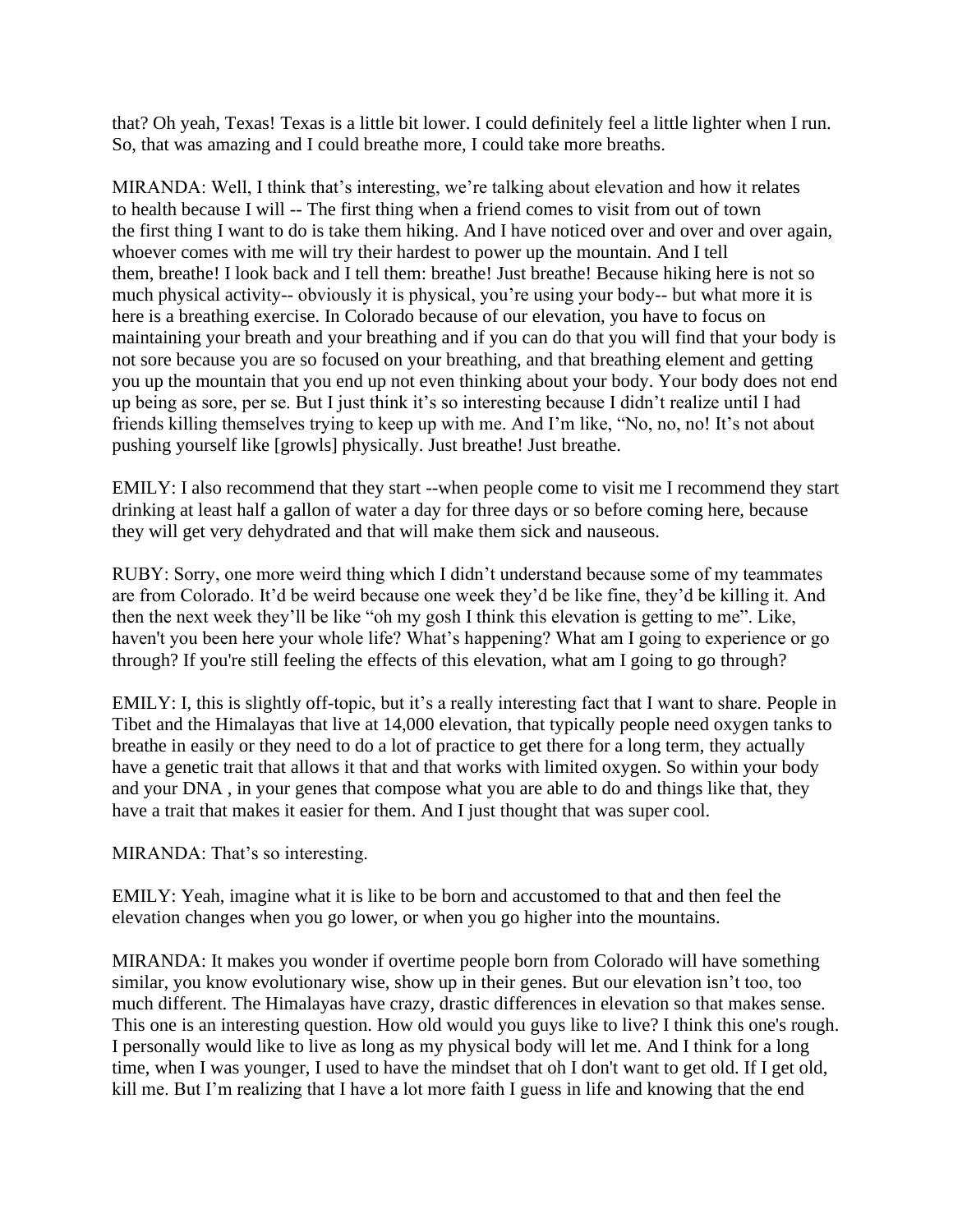does not need to be miserable. Even if it is there is still something to gain from that aspect of my life. So I am more open to the idea that like I'll go when I go. And hopefully it's in my sleep. Hopefully it's not painful. But I do not think I will ever hit a point in my life where I decide "okay, that's it, I'm done; I don't want to be here" you know in old age or whatever. I think I want to try and do whatever I can to be here.

RUBY: Okay, for me, so I have a grandma that I had to take care of back home. And she's 91. And that made me realize -- Okay this is some personal stuff -- it made me realize that I don't want to get to an age, or to the point where somebody else has to like change me and do stuff for me. Oh my gosh. I can't imagine going through that, only because -- It was just really sad hearing – Okay, she also has dementia, as well. So sometimes she'll snap into it and she'd be like "oh my gosh I never thought I'd get this old. I wish I could do all these things", like she'd just remember all these things and it made me really sad. And I'm like "Damn, I don't want to go through that."

EMILY: Yeah, I agree with you Ruby. It's just, it's stressful to think about and it, it must be so uncomfortable for you, when you do get to the point we have to rely on other people to change you or to wash you to such an extent. And I feel like, losing your mind, in that sense too, must be confusing and scary, and I do not want to deal with that. And on a short side note we have about four minutes left. So, this should be our last question. But I also really want to know, Liner, how do you feel you've been improving within the past few sessions? Just check in and see how that's going.

LINER: Yes, I still think I need to practice more. (Laughter) I am feeling more comfortable. Talking with you guys, thank you for that.

EMILY: Yes! What do you think you have improved on the most? And what do you want to improve on?

LINER: I have improved more listening. I can understand better. And that's one of my challenge. And I've been struggling with the speaking. Because I am still thinking in Spanish. But, I'm keeping -- practicing, I keep practicing. And about your question you made before, about the age, that made me feel scared. I have to say, that if I -- When I am 98, and I'm still alive, I hope to do -- to still take care – that I could take care of myself at that moment. And I always see that my example, woman named – Anastasia? She-- maybe right now she's more than 90. And she's a physical trainer. And that's cool. Being more than 90 and still being able to do that kind of thing. Like Ruby says, if you are not able to take of yourself anymore that's very scary. But I think I'm doing good, I'm doing well. Because I'm trying to eat good and be healthy, I'm trying to work and work out. Right now I'm 43 and I don't feel like 43. I feel like 20! [Laughter] but the other 23 years were practice.

EMILY: Thank you!

MIRANDA: Very good!

EMILY: And, Katie, I don't think you answered it yet, right?. Okay, Let's go and then we can end.